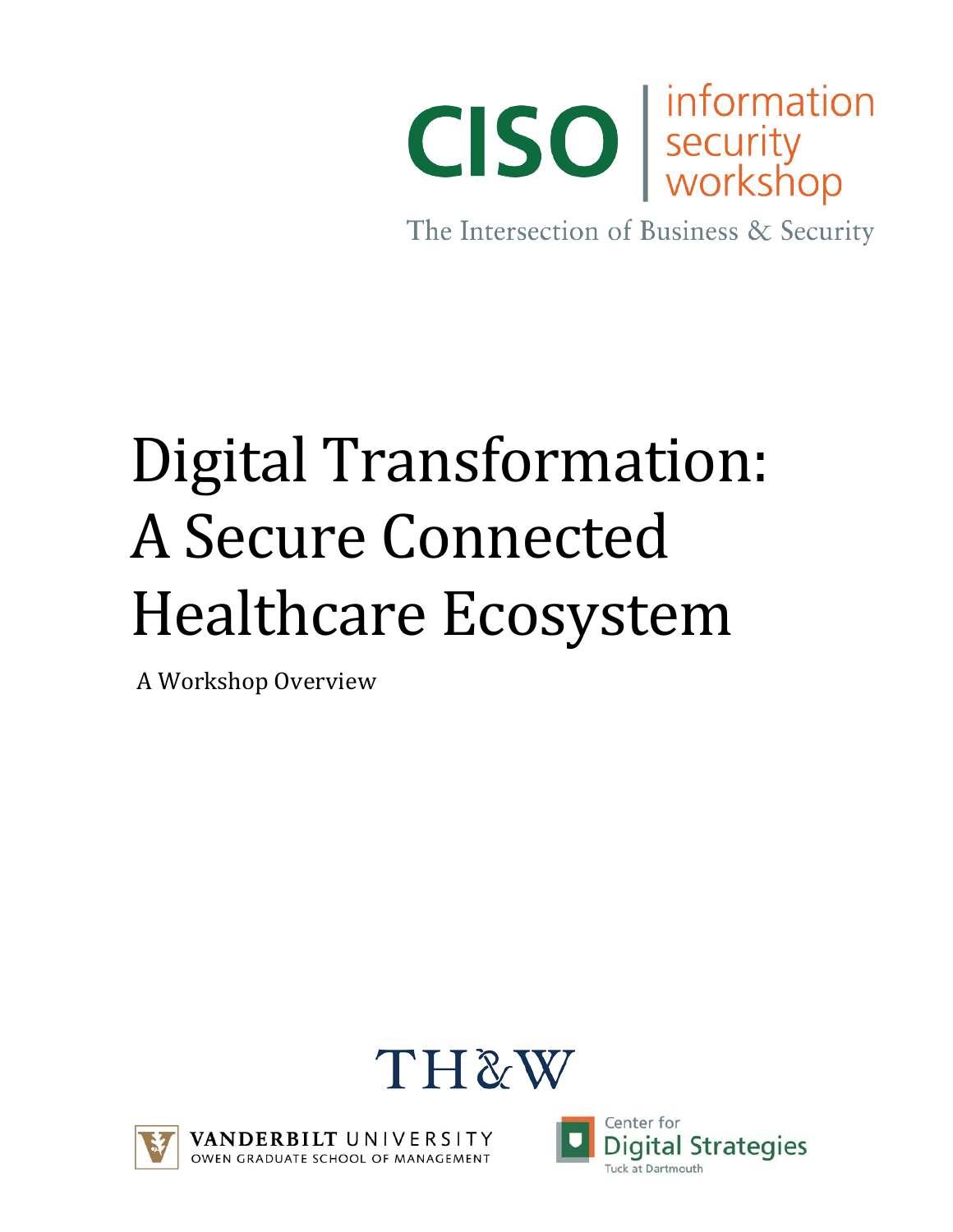#### **Digital Transformation: A Secure Connected Healthcare Ecosystem**

## *An Executive Workshop for CISOs*

The Owen Graduate School of Management and the Center for Digital Strategies (CDS) at the Tuck School of Business convened a workshop for information security executives in the healthcare industry. The day-long workshop was designed to foster an open dialogue about information security threats, best-practices, trends, and opportunities.

The workshop was conducted in "Old Mechanical," one of the oldest buildings on the Vanderbilt University campus, and the former home of the mechanical engineering school. The participating organizations were Avadyne Health, Cardinal Health, Change Healthcare, Community Health Systems, Emory University, HCA Healthcare, Juniper Networks, Kindred Healthcare, LifePoint Health, Parkview Health, Premise Health, RxBenefits, and Vanderbilt Health. M. Eric Johnson, dean of the Owen Graduate School of Management and Hans Brechbuhl, executive director of CDS co-moderated.

The workshop was funded by a National Science Foundation grant called Trustworthy Health and Wellness (THaW). THaW, according to its mission, "tackles many of the fundamental research challenges necessary to provide trustworthy information systems for health and wellness, as sensitive information and health-related tasks are increasingly pushed into mobile devices and cloud-based services."

#### **Key Insights Discussed in this Article:**

- **Information security threats are coming in new forms, from new directions.** From data tampering to BYOD issues, risks are proliferating.
- **Vendor security is becoming more difficult and more important**. Vendors are accessing data in more ways than ever, and the number of vendors is growing.
- **Medical devices are a growing security risk and a real worry for CISOs.** New medical devices are still being built without a strong security mindset, and being used more often in locations outside of care facilities including patient homes.
- **New devices, software and strategies are emerging to keep information more secure.** Solutions are coming in many shapes and sizes, representing a fragmented approach to information security problems.
- **There's no consensus on where information security lands on the org chart.**  Most agree it depends on the corporate structure and culture at each organization.
- **CISOs are working to share ownership of information security risks across the organizations.** Creating buy-in outside of a traditional security roles and documenting responsibility for the people closest to the risks is imperative.
- **There isn't a talent gap in the information security workforce, but a skills gap.** The challenge is to train people to apply their talent in a security role.
- **Getting sufficient resources for information security is about showing ROI and total cost of ownership.** CISOs are wise to frame information security costs in terms of their role in responding to and reducing risks.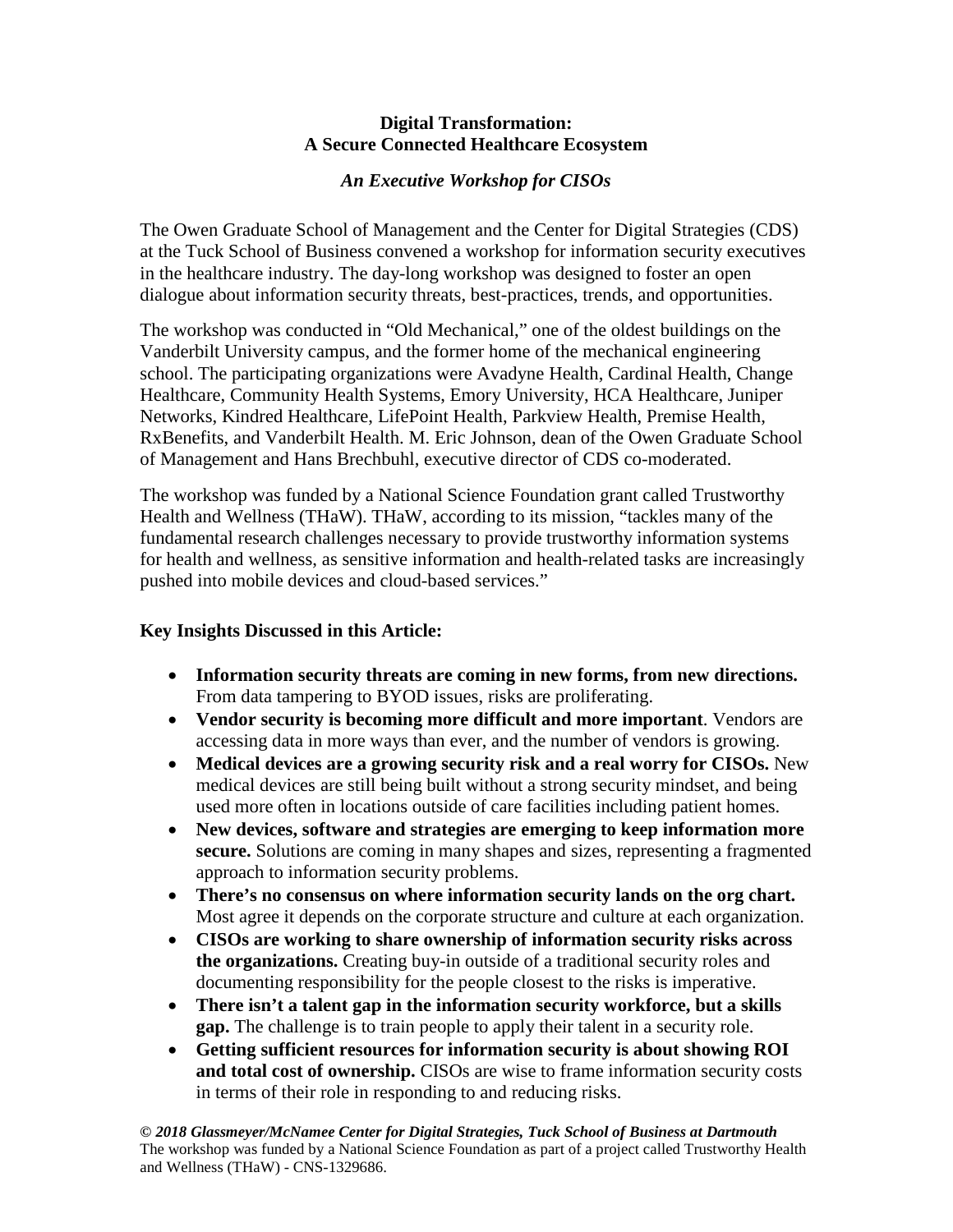# **Introduction**

The health ecosystem represents diverse participants from large corporations to individual practices: Care providers, outsourced service providers, pharmacies, pharmaceuticals, claims processors, payers, device manufacturers, and other suppliers/vendors. Arguably more than any other value chain/network in any industry, these healthcare players must be able to share information and provide services securely in a world undergoing digital transformation. Intelligent adversaries exploiting vulnerabilities in any part of this ecosystem create incidents that rapidly propagate to unsuspecting members. Hospitals, suppliers and payers alike face risks ranging from theft of private information, hold-ups, denial of service attacks, and fraud. Providers and device manufacturers face risks from device compromise. Individuals face risks ranging from privacy violations to medical identity theft and personal harm. In the increasingly connected health delivery system, innovative solutions are required to ensure uninterrupted communications, service availability, and protection of critical individual, corporate or government data and information.

#### **New Threats from New Directions**

There is general agreement that information security threats are morphing and becoming more creative and destructive. It makes a CISO want to close and lock all the doors.

A newer threat vector is health care data tampering, which requires a restructuring of the data architecture to address. There's also unconscious tampering, like when people share their Fitbit with a friend. A challenge with this threat is that it's hard to tell when data has been manipulated.

Another threat, which became more evident after the Nuance hack, is memory-based credential harvesting. The Nuance hack leveraged credentials that were in the memory of the compromised machines, then used those credentials to spread the hack. "Not many of us have things in place to prevent that," one CISO said. "I think credential harvesting is going to be a threat going forward. It spread from a tiny finance company in Ukraine. That's my disaster scenario."

BYOD continues to be a concern for CISOs, as it allows all sorts of unsecured devices onto networks.

Finally, phishing emails are extremely complex and realistic—some CISOs admitted they had a hard time discerning some phishing emails. Phishers today will engage in social engineering, pulling personal information from social media, LinkedIn, and even local newspapers to impersonate an email that the reader would be drawn to click on.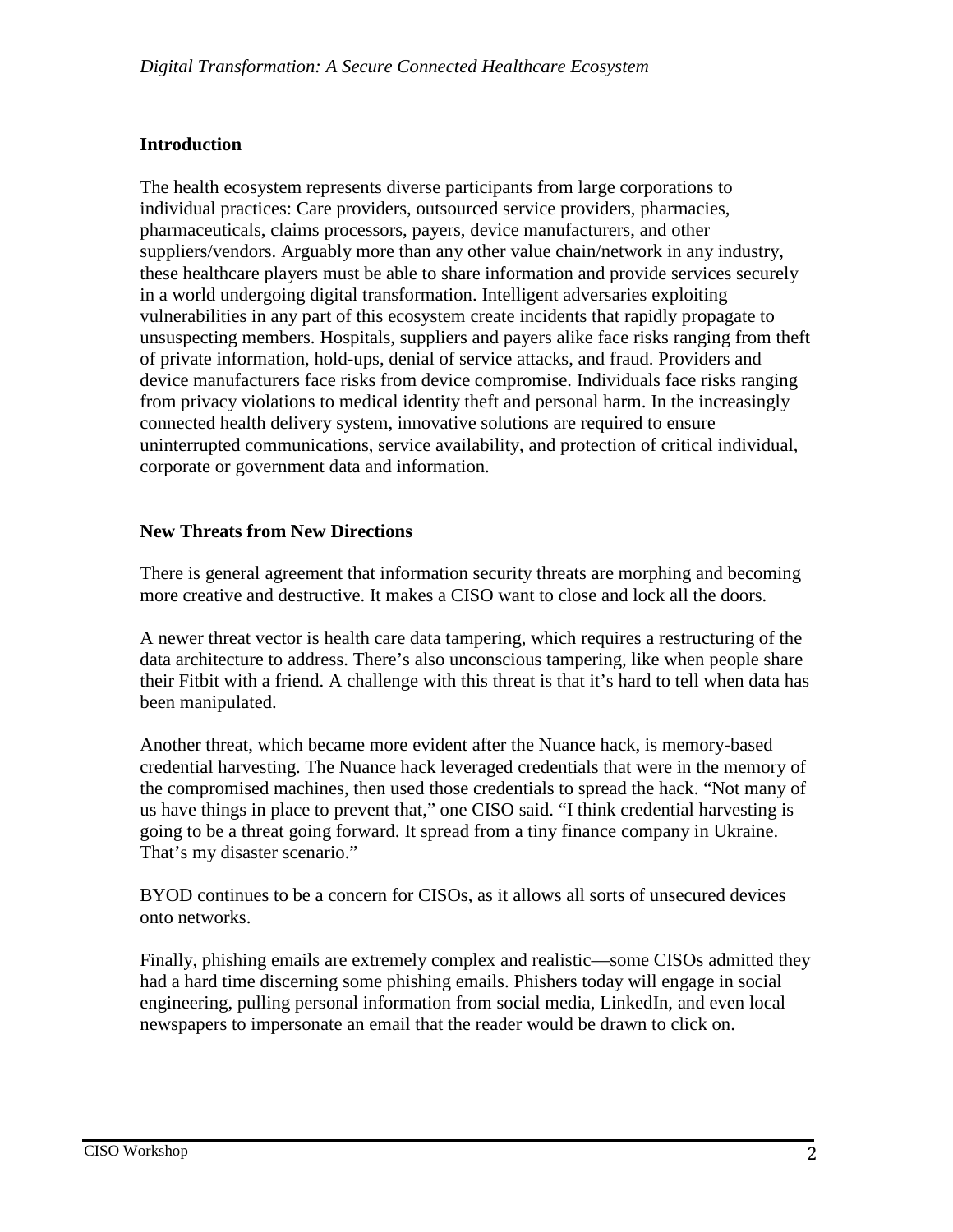# **Vendors and InfoSec**

Healthcare vendors are often critical to patient health, but they are also a large and growing information security risk. Some healthcare organizations have hundreds or thousands of vendors connecting to their network, accessing patient data, sending it out, and then feeding it back in with treatment recommendations. Another common concern is the lack of visibility into cloud providers. CISOs are dealing with these sorts of risks in a variety of ways. Some are systematically studying how many tunnels lead to vendors, and then monitoring those tunnels to see what information is going in and out. In some cases, healthcare orgs are putting up firewalls between themselves and their vendors, and working on establishing standards for building segmented connections. Organizations are also examining their list of vendors to see which ones are still valid. As one CISO put it, "you need to constantly reevaluate the vendors' risk to your company."

# **Medical Devices Continue to be a Security Risk**

In the evolution of information security awareness, many medical devices today are where SCADA devices were 15 years ago: they're designed without significant security safeguards. Regulators are starting to realize this, but it will take a time for regulations to work their way through the supply chain, and more significant risks will be coming soon.

Some medical devices stay inside the walls of a hospital, so the task there is to identify the devices and secure them. But as healthcare extends into the home (and into bodies, with implantables), and telehealth becomes more pervasive, security risks from medical devices will spiral upward. Some organizations have done risk assessments on telehealth vendors, and the results have not been good. The risks associated with medical devices can come from aging infrastructure, negligent design, as well as user ignorance (or ambivalence) about security.

Some solutions are bubbling up:

- One organization is testing a product that can find USB-connected devices on the network and tell you more about them. Then the organization can work with the device manufacturer directly to learn how their device works and what its weaknesses are. The product also allows the organization to lock the device so it can't be inappropriately activated. "It's been a big win for us," the CISO of the organization said. "It has given us a lot of visibility and helps separate what infosec owns versus what other departments own."
- Another product has been developed that sits between the medical device and the network, acting as the gatekeeper between the two. One challenge with this product is not disrupting patient care.
- Another organization puts its materials management team in charge of securing medical devices. These workers are certified to work on medical devices, and they have helped gather data about the devices and contribute it to the database.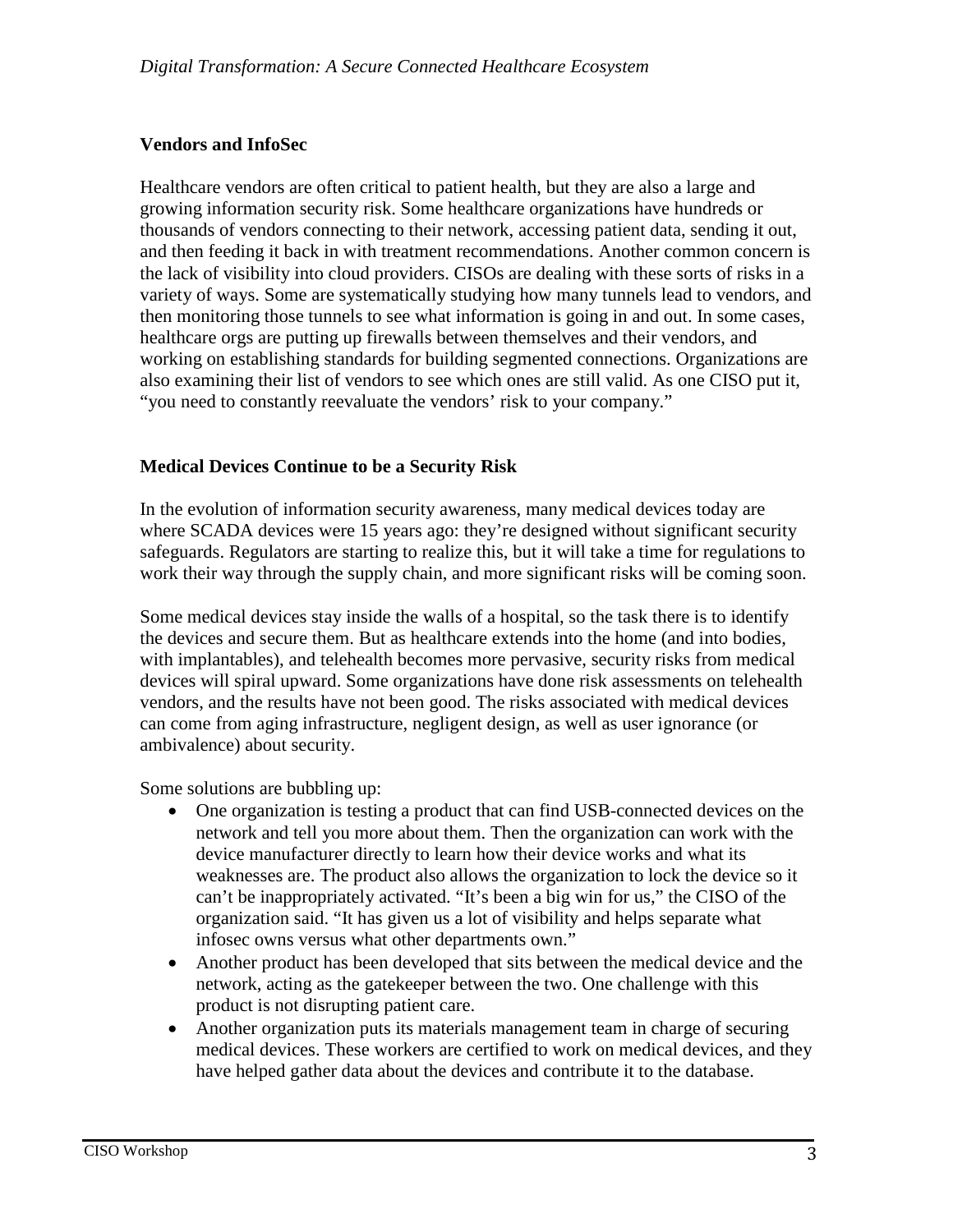#### **New Strategies are Improving Security**

Despite the ever increasing security threats, some measures are working to reduce risks. There is general agreement that two-factor authentication is an effective protection. One CISO recounted how his entire organization switched to two-factor authentication 18 months ago. It took six months to roll out, but it decreased the volume of compromised accounts by 98 percent. Many organizations are using Duo for their two-factor authentication management.

Another effective strategy is a blue team/red team pen test, where a third party tests systems in a sandbox. There are two hackers, one from each side, and a third person monitoring it from the SOC to see how the resources are handling the attack.

On the vendor front, organizations are trying to standardize their vendor questionnaires, which can increase transparency and the timely discovery of potential problems.

Anti-phishing campaigns are also very popular and seem to work. Sometimes, they work too well, making people afraid to open email at all. A solution has been to flag external senders and make it obvious when emails are from internal senders. Some organizations are adding a way for people to more easily report suspected phishing attempts, such as a "PhishMe" button that sends the email to the infosec team for their review. One CISO recommended software called Triage for phishing management.

When employees don't heed warnings about phishing, some organizations are implementing graduated consequences. For example, after the second violation, they need to watch a 10 minute video; after the third violation, a 30 minute video; subsequent violations can lead to temporary or permanent suspension of internet access.

Many organizations are phishing their board members to test to vulnerability. Other strategies for board member security are to create special email accounts for members (with multi-factor authentication) and creating a board-specific portal for sensitive corporate information.

CISOs wish there was a way to prevent threats from even getting into the environment, but they acknowledge that it's a non-stop problem, in some cases especially for staff at the VP-level and above who are most likely to open phishing emails. The advances in phishing add to the reactionary nature of many of the CISOs' responsibilities. They feel they are constantly addressing ever-changing threats and can't take a proactive approach to predicting future security gaps.

One CISO commented that he examines cloud service providers and endorses the ones he likes. "Does the provider give you the right knobs to fiddle with? If yes, you need to actually fiddle with those knobs and inform people how to use it. Sometimes you have to have user constraints on certain types of data. It works, but doesn't stop someone from using unsupported solutions."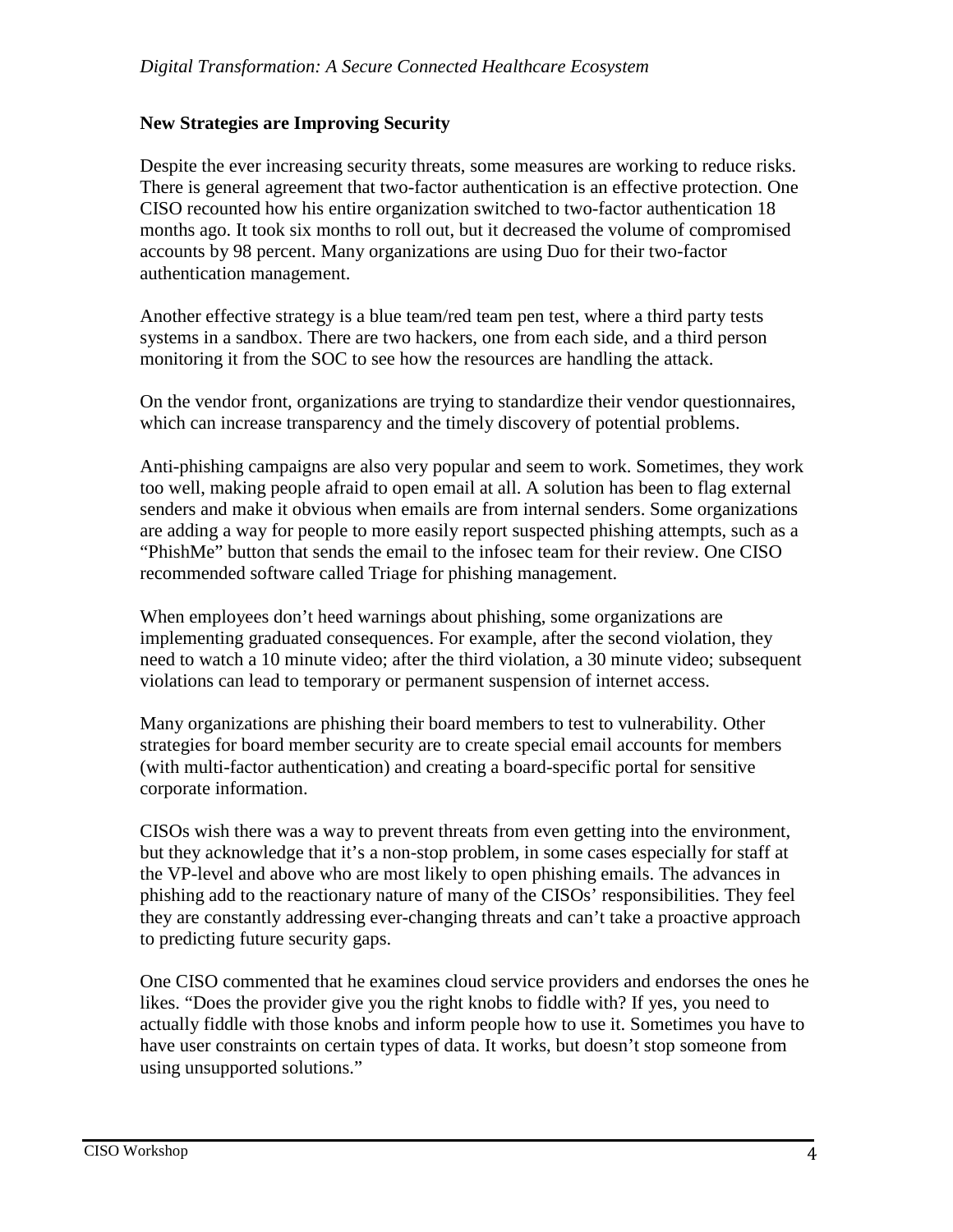## **Spreading the Responsibility for Cyber Risk**

Many CISOs are noticing and implementing a more integrative approach to information security. One way this is happening is by addressing risk responsibility in the specific teams that are creating the risk. The infosec team, for example, is teaching other departments how to build security into their systems and automate security measures. "That takes the infosec team out of the position to stay on top of it, and that's a good thing happening from this tech revolution," one CISO said. Another CISO spends a lot of time on infosec agreements, training hospitals how to participate and teaching the legal team how to understand security risk. A CISO of an organization with call centers thinks a lot about how to help employees authenticate callers, to make sure the caller has the authority to obtain patient data. "We spend a ton of time on credential management with staff," the CISO said.

CISOs are in agreement that responsibilities for infosec should not only rest on the infosec team. The risks affect the entire organization, and many departments contribute to the risk, so the responsibility and awareness should be broadly spread across the organization. Many CISOs are forming (and sitting on) risk committees, along with the CIO and chief risk officer. These committees are reviewing cyber risks across the company.

"That's helped us get a seat at the table in strategy conversations," one CISO said. "As they change business units and re-organize, we are visible early in the process, where we used to be the last step."

Other organizations convene a security governance meeting every month and maintain a risk register. This register assigns each risk to a specific team or staff member. That staff member (or business owner) speaks at the governance committee each month, giving updates on the risk they are in charge of. For example, one organization has a clinical application that has been exposed to the internet through an acquisition. It's a vulnerability and the infosec team has witnessed some activity behind it. They've tried to get it behind a firewall, but it's tough. The business owners of that application have been giving updates to the governance committee every month. In addition, the CISO has been sending a monthly executive dashboard to the CFO, COO and board of directors, showing the top risks and what the company is doing about them.

This type of arrangement can help CISOs be change agents in their organization, or act like the Navy SEAL team: identify risks and get help to take them out.

CISOs agree that the higher you can get the risk exposure in the org chart, the better. Make sure the board knows the biggest risks—it helps get resources and programs in place.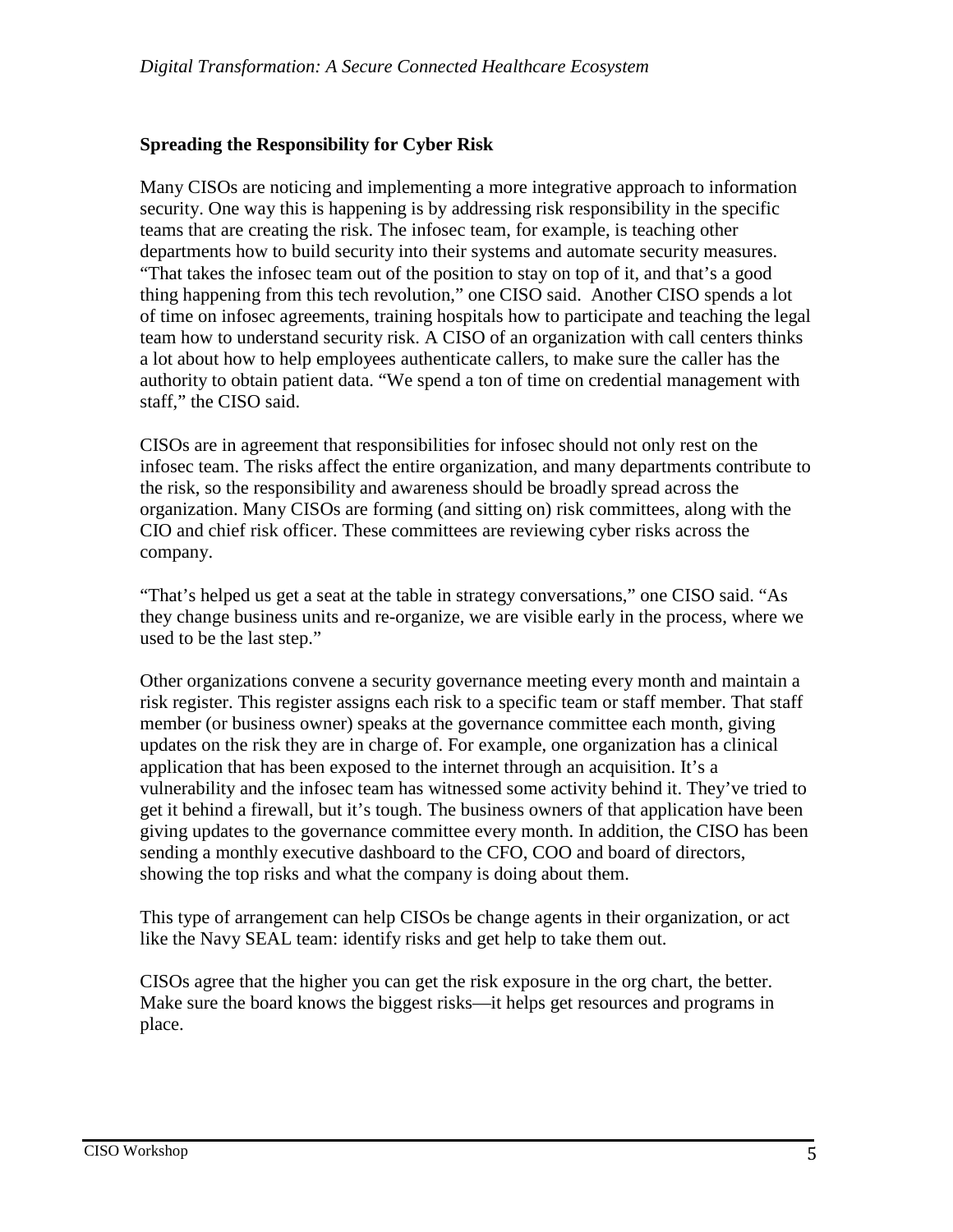# **Where Does InfoSec Fit in the Org Chart?**

About half the CISOs said their department reports to IT, while the other half report to other departments. Reporting to the CIO is fine if (s)he is a security-minded person, but if not, it's probably better to report to someone who can let you be more influential. One CISO said his organization moved infosec out of IT a few years ago. It ended up creating an "us versus them" mentality between IT and security. But to maintain a security voice outside of IT, that organization has separate teams for technical infrastructure and the non-technical components (the side that works with operations, clinical, legal). "That's driven a lot of efficiencies," the CISO said. Where InfoSec sits within an organization is important as many teams move to create company-wide awareness of risk. "The right choice for security to report to depends on company culture."

# **A Skills Gap, Not a Talent Gap**

There's an urgent need for smart and effective infosec workers, as the security risks are proliferating and becoming more complicated every day. One CISO recruits from local colleges, where he gives presentations and works with professors and deans to get connected with top students. The top couple students are usually scooped up by Fortune 50 companies, so it's hard to compete for them. When he recruits new employees, they go through an extensive internal training program, and there are more junior people in positions of responsibility than usual. This CISO doesn't just target computer science graduates, but mechanical, civil and biological engineers. A lot of their talent lies in critical thinking.

There is a general consensus that there's not necessarily a talent gap, but rather a skills gap. A company can train talented people to have the requisite skills. As companies start to take advantage of cloud offerings, the skills necessary are changing. Recruits need to be security/development/operations minded, with the abilities to orchestrate and automate, and code with Python. Companies also need people who can operationalize what they're good at and turn their skills into procedures that others can follow.

At least one company is adding a new type of worker: a business security officer, who works with non-security personnel to help them understand security requirements. Another CISO accomplishes the same goal, but in a different way. She asks someone from each business unit to act as a liaison to the security team, which helps address risks that exist outside of IT. "No one is addressing these risks until these liaisons come into the fold and identify risks and put them in the matrix," she said. "Resiliency is one example of non-IT risk." Some companies are hiring specialists to focus on Amazon Web Services cloud security. Everyone agrees that if you reward people for security, they will focus on it more intensely.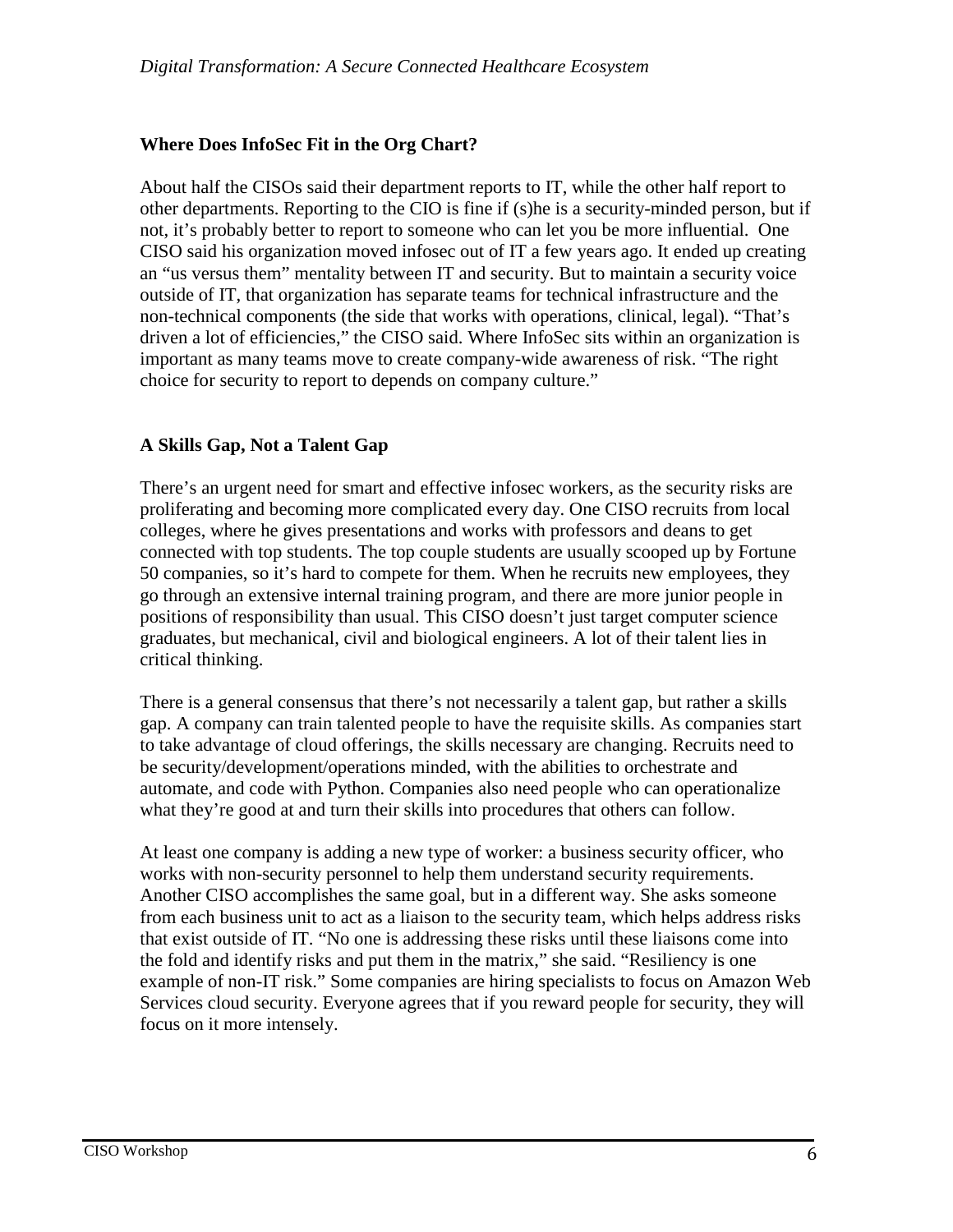#### **Making the Case for Security Resources**

It can be difficult to show the return on investment of security dollars, because it's hard to quantify the cost of events that were prevented. One CISO told the group what he does: His team identifies areas where the company needs to spend money—maybe 18 different items. Then he goes through each one with the CIO and shows how much it would cost in current and recurring dollars and resources. They then take the list to the president's cabinet with their priorities and ask the cabinet to decide which items to fund and which items *not* to fund. "That gets buy-in right up front," the CISO said.

Another approach is to have private auditors do risk assessments, and then the CISO comes up with a total cost of ownership of the preferred risk reduction measures. When the CISO does a presentation that combines the upward trajectory of the risk, and the total cost of ownership, it provides valuable context for the budget requests.

#### **Closing Thoughts**

Just before the end of the workshop, the CISOs each mentioned some of their personal takeaways from the day. Broadly speaking, the idea of the CISO as a change agent in the organization resonated with them, as did the idea of corporate culture being very important to how security is managed and shared. More specifically, CISOs expressed interest in:

- Leveraging data analytics more formally
- Looking more closely at software such as Triage, RedLock, Fire Eye, Netscope, Proofpoint, Bitsight, TrapEx, Illusive, and Evident.IO
- Blue team/red team pen testing in a sandbox
- Having risk owners update the security steering committee regularly
- Pursuing discussions around better medical device security
- Addressing the threat of data manipulation eclipsing the threat of data theft or destruction
- Making clear the idea that every risk the C-suite decides to not fund is a decision to accept that risk

*The workshop was funded by a National Science Foundation grant as part of a project called Trustworthy Health and Wellness (THaW), CNS-1329686.*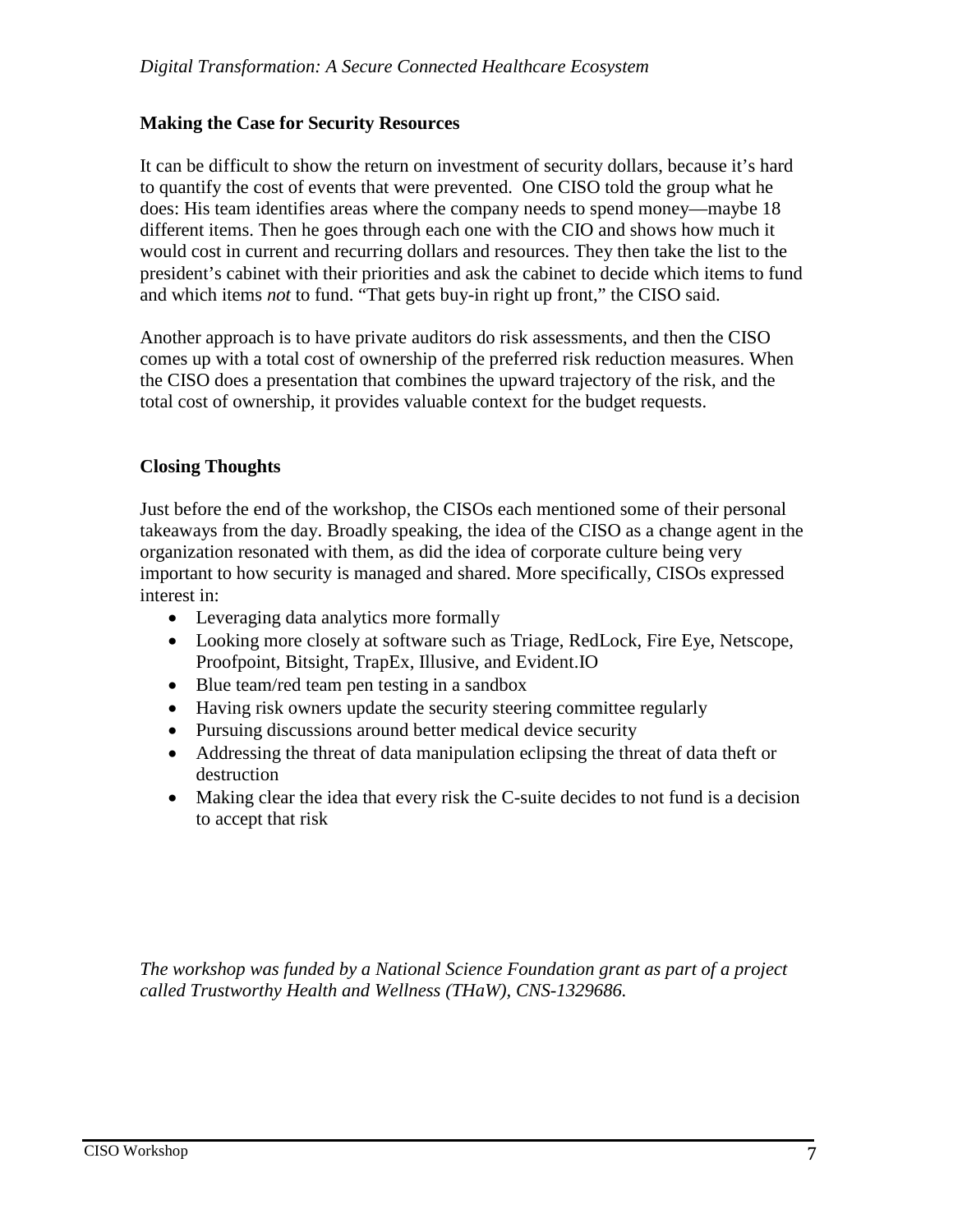*Digital Transformation: A Secure Connected Healthcare Ecosystem*

# **Participant List**

Digital Transformation: A Secure Connected Healthcare System

| <b>Hans Brechbühl</b><br>$(co$ -moderator) | <b>Executive Director, Center for Digital Strategies</b><br><b>Adjunct Professor of Business Administration</b><br>Tuck School of Business, Dartmouth College |
|--------------------------------------------|---------------------------------------------------------------------------------------------------------------------------------------------------------------|
| <b>Scott Breece</b>                        | <b>VP &amp; CISO</b><br><b>Community Health Systems</b>                                                                                                       |
| <b>Paul Connelly</b>                       | <b>VP &amp; CISO</b><br>Hospital Corporation of America (HCA)                                                                                                 |
| <b>Ollie Green</b>                         | <b>CISO</b><br><b>Vanderbilt University Medical Center</b>                                                                                                    |
| <b>Andy Heins</b>                          | Senior Director, Information Security Officer<br>LifePoint Health                                                                                             |
| <b>Nathan Holman</b>                       | VP, Information Technology<br>RxBenefits, Inc.                                                                                                                |
| <b>M. Eric Johnson</b><br>(co-moderator)   | Dean<br>Owen Graduate School of Management<br>Vanderbilt University                                                                                           |
| <b>Joey Johnson</b>                        | <b>CISO</b><br><b>Premise Health</b>                                                                                                                          |
| <b>Darrell Keeling</b>                     | VP, Information Technology & Security<br>Parkview Health                                                                                                      |
| <b>Charles Lebo</b>                        | VP & CSO<br>Kindred Healthcare                                                                                                                                |
| <b>Talvis Love</b>                         | SVP, eCommerce, Enterprise Architecture and CISO<br><b>Cardinal Health</b>                                                                                    |
| <b>Rachel Rose</b>                         | Principal<br>Attorney at Law                                                                                                                                  |
| <b>Sherry Ryan</b>                         | VP, CISO<br><b>Juniper Networks</b>                                                                                                                           |